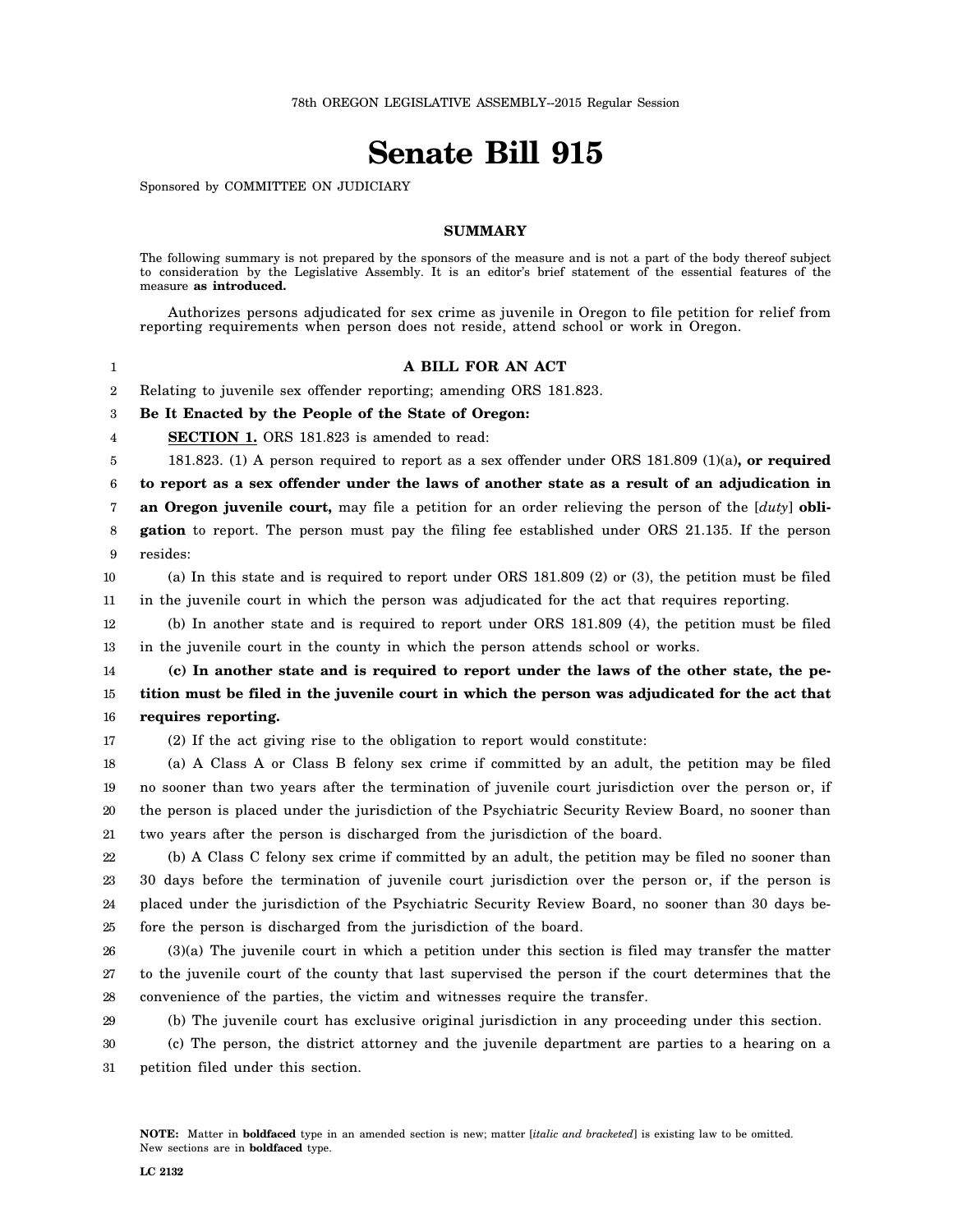1 2 3 4 5 6 7 8 9 10 11 12 13 14 15 16 17 18 19 20 21 22 23 24 25 26 27 28 29 30 31 32 33 34 35 36 37 38 39 40 41 42 43 44 45 (4) The person filing the petition has the burden of proving by clear and convincing evidence that the person is rehabilitated and does not pose a threat to the safety of the public. In determining whether the person has met the burden of proof, the juvenile court may consider but need not be limited to considering: (a) The extent and impact of any physical or emotional injury to the victim; (b) The nature of the act that subjected the person to the [*duty*] **obligation** of reporting as a sex offender; (c) Whether the person used or threatened to use force in committing the act; (d) Whether the act was premeditated; (e) Whether the person took advantage of a position of authority or trust in committing the act; (f) The age of any victim at the time of the act, the age difference between any victim and the person and the number of victims; (g) The vulnerability of the victim; (h) Other acts committed by the person that would be crimes if committed by an adult and criminal activities engaged in by the person before and after the adjudication; (i) Statements, documents and recommendations by or on behalf of the victim or the parents of the victim; (j) The person's willingness to accept personal responsibility for the act and personal accountability for the consequences of the act; (k) The person's ability and efforts to pay the victim's expenses for counseling and other trauma-related expenses or other efforts to mitigate the effects of the act; (L) Whether the person has participated in and satisfactorily completed a sex offender treatment program or any other intervention, and if so the juvenile court may also consider: (A) The availability, duration and extent of the treatment activities; (B) Reports and recommendations from the providers of the treatment; (C) The person's compliance with court, board or supervision requirements regarding treatment; and (D) The quality and thoroughness of the treatment program; (m) The person's academic and employment history; (n) The person's use of drugs or alcohol before and after the adjudication; (o) The person's history of public or private indecency; (p) The person's compliance with and success in completing the terms of supervision; (q) The results of psychological examinations of the person; (r) The protection afforded the public by the continued existence of the records; and (s) Any other relevant factors. (5) In a hearing under this section, the juvenile court may receive testimony, reports and other evidence without regard to whether the evidence is admissible under ORS 40.010 to 40.210 and 40.310 to 40.585 if the evidence is relevant to the determination and findings required under this section. As used in this subsection, "relevant evidence" has the meaning given that term in ORS 40.150. (6) When a petition is filed under this section, the state has the right to have a psychosexual evaluation of the person conducted. The state shall file notice with the juvenile court of its intention to have the person evaluated. If the person objects to the evaluator chosen by the state, the juvenile court for good cause shown may direct the state to select a different evaluator. (7) As soon as practicable after a petition has been filed under this section, the district attorney

[2]

SB 915